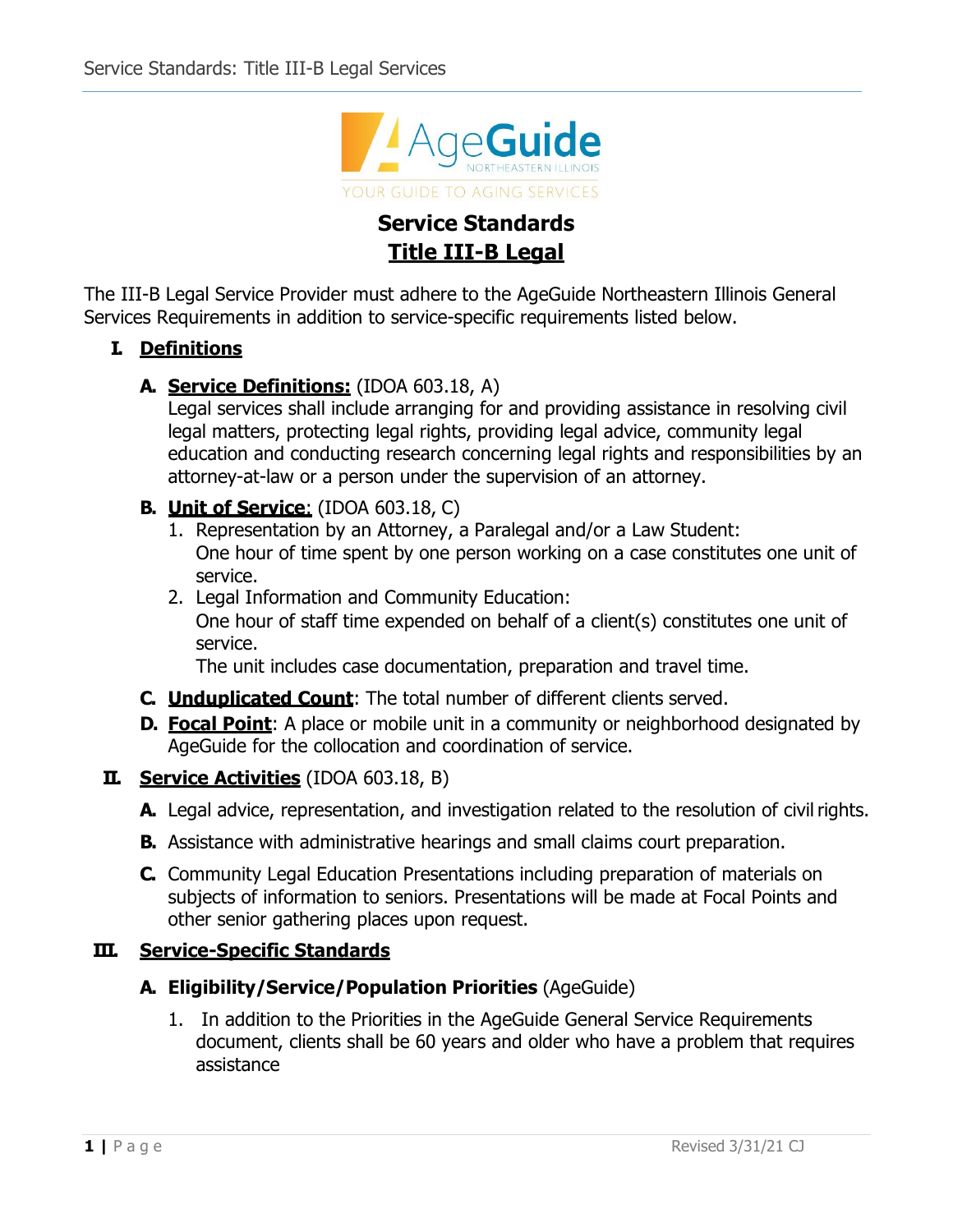from an attorney or a paralegal. Efforts will be extended to those who are homebound and those residents who are in institutions.

- 2. Case priorities shall be set to target basic human needs to include but not limited to health care, shelter, income maintenance and safety.
- 3. The Legal Services provider is required to establish service priorities that are reflective of the most pressing needs of their service area every year.

## **B. Inquiry/Referral/Intake/Assessment** (AgeGuide)

- 1. Inquiry/Referral: Providers should be aware of other senior services available and refer clients to such service as appropriate. In situations involving other senior service agencies communication should be done in a timely manner.
- 2. Intake/Assessment: Intake procedures must be established by each service using an interview by a designated trained staff person at each office or site.
	- a. Eligibility is determined at the time of inquiry. A formal application is then made.
	- b. Documentation of service delivery shall include recording client objectives and communicating to the client the extent of representation. It is required that such advice be put in writing to the client and a copy retained in the client file.
	- c. Clients found to have a problem that could be addressed more appropriately by another agency should be referred to the appropriate agency.
- 3. Recordkeeping: A recordkeeping system will be in place which keeps count of numbers of persons served and daily units of service.

## **C. Access** (AgeGuide)

- 1. Physical Access:
	- a. Ensure that all older persons in the service area have access to the service. Access to the service includes co-location visits to senior gathering places and Focal Points at least quarterly and as requested.
	- b. Agencies must maintain the capacity to provide in-home visits and visits to hospitals and long term care facilities to ensure service delivery for homebound, institutionalized, persons with disabilities and frail persons.
	- c. All facilities must meet the accessibility standards established by section 504 of the Rehabilitation Act.
	- d. Close proximity to a transportation system is highly desirable.
	- e. The Legal Services Provider is required to use appropriate methods to speak to persons with hearing impairments. For example, access to an interpreter.
	- f. All service delivery locations must have access to space that maintains the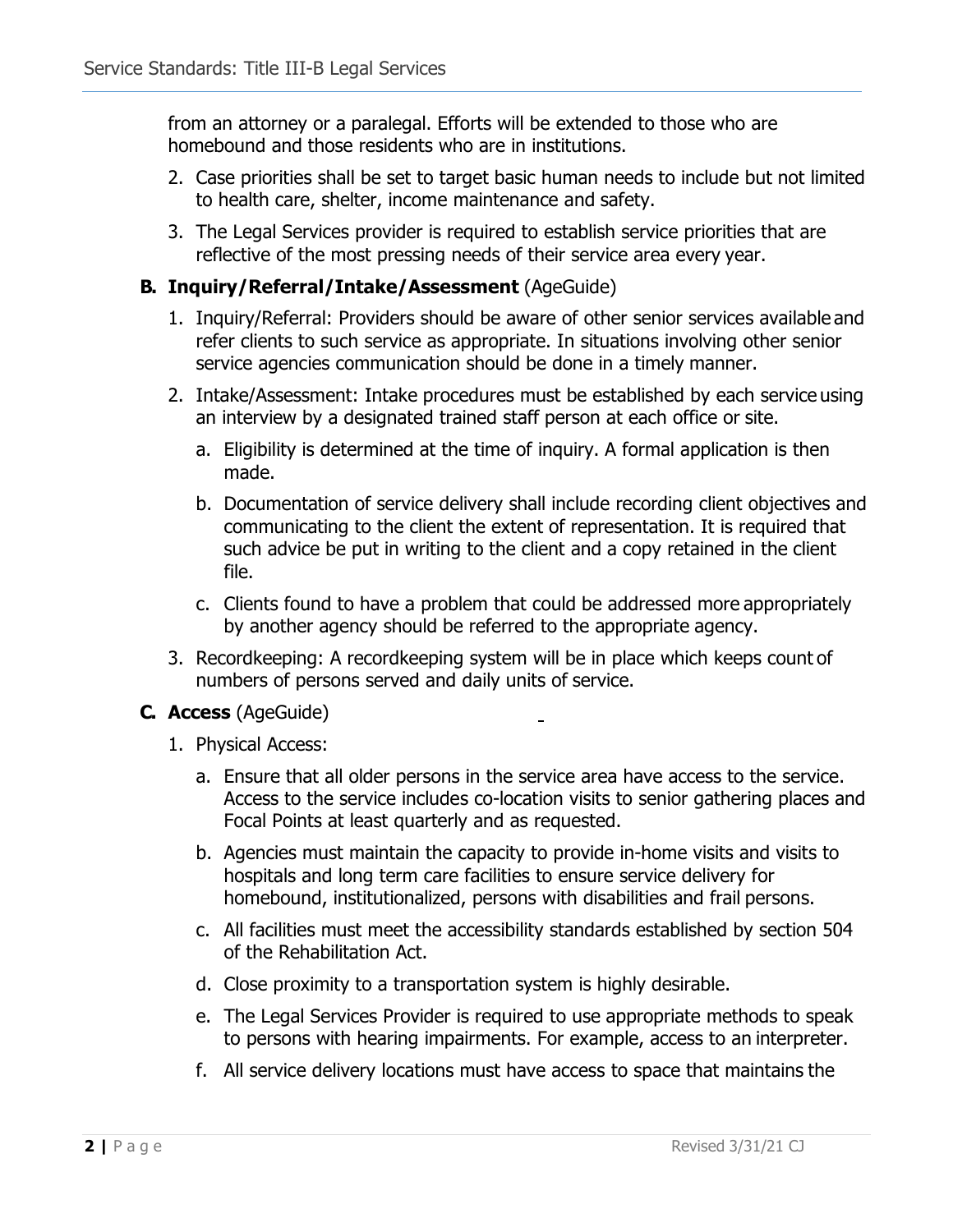privacy and confidentiality of clients. Hours should be generally convenient to facilitate access.

2. Program: A resource directory listing individuals and agencies who will provide interpreter services for non-English-speaking and hearing impaired persons must be readily available.

#### **D. Coordination of Services/Community Relationships** (AgeGuide)

In addition to the AgeGuide General Service Requirements, Title III-B Service Providers staff must demonstrate a cooperative working relationship with:

1. Illinois Department of Human Services, Social Security Administration and the Better Business Bureau.

#### **E. Additional Requirements** (AgeGuide)

In the selection of a Title III-B legal assistance provider, AgeGuide shall award funds to the applicant(s) that most fully meets the standards set forth in 45 CFR 1321.71 (c) to include the capacity to provide legal services to institutionalized older persons.

- 1. Use of pro bono attorneys and volunteer staff is also encouraged.
- 2. Legal Services Outreach must be provided at AgeGuide designated Focal Points upon request. Actual one-to-one consultation need not take place. An attorney or paralegal present can answer questions and encourage persons to seek out the agency attorney(s) if a presented problem appears to necessitate further assistance. The purpose of this activity is to enhance case finding efforts of service. Dates and times of this service will be available and must be well publicized including signs posted in the Focal Point to advertise the service.

## **F. Operations/Polices/Procedures** (AgeGuide)

#### **1. Staff:**

All matters of legal advice and representation in a court of law must be performed by a licensed attorney or a properly licensed 711 intern\*. Attorneys must be experienced and knowledgeable in the areas of law pertaining to the service priorities listed in II.G.5, and specifically as they relate to elderly and/or poor individuals. Attorneys must be generally knowledgeable in other areas of the law that the agency addresses, or that may impact on older persons.

Paralegals must not practice law. They may engage in any activities their supervising attorney considers appropriate but especially assist clients with administrative hearings, perform client intake and assist with legal research. The paralegal must always operate under the supervision of an attorney. A minimum of two (2) years of paralegal experience and training specifically dealing with problems of the elderly is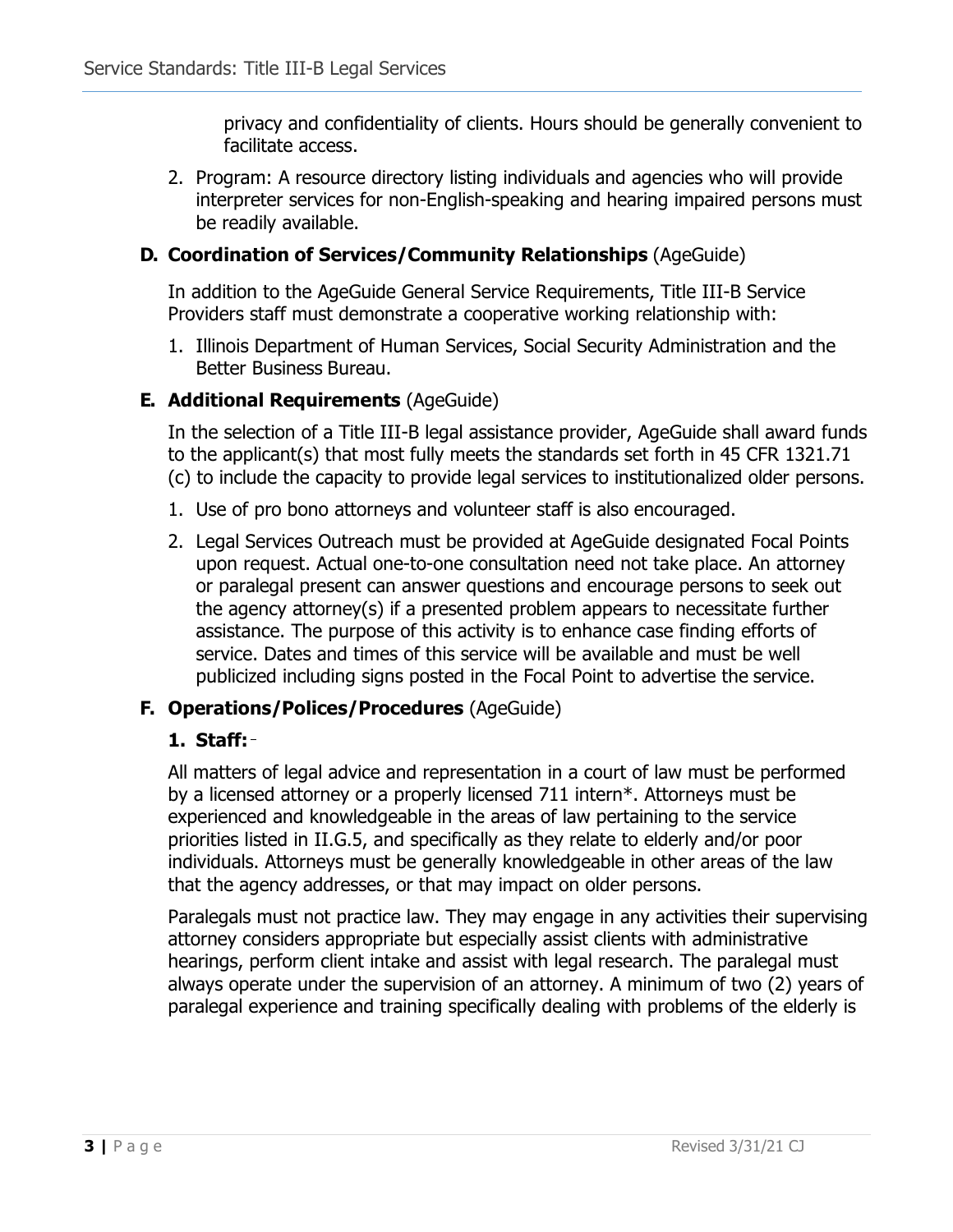desirable. The use of law students, including 711 interns\* is permitted, subject to the constraints of the Supreme Court Ruling. Volunteer personnel may be utilized for intake and other tasks as deemed appropriate by the project staff with the approval of the Advisory Council.

Volunteers must be screened by project staff to determine their appropriateness to fill positions to which they have been assigned. A general orientation program and training plan must be provided for tasks requiring specific skills. All volunteers must be supervised by an attorney.

Attorneys must be licensed to practice law in the State of Illinois and must keep their registration updated annually. Attorneys must uphold the responsibilities delineated in the Illinois Rules of Professional Conduct, Chapter 110-A of the Illinois Revised Statutes. AgeGuide is not responsible for monitoring attorney adherence to the Rules of Professional Conduct; this is done by the Attorney Registration and Disciplinary Commission.

\* a 711 intern is a law student, in his/her third year or beyond, not yet licensed to practice law. The student is permitted to practice law under the direction of a licensed lawyer in public service situations.

All agencies are required to carry malpractice insurance for their paralegals, volunteers and support personnel. Carrying malpractice insurance for attorneys is highly desirable. In the event that the agency does not carry malpractice insurance for staff attorneys, attorneys must carry their own.

## **2. Fee Generating Cases:**

Attorneys may continue work on cases opened while in private practice, or under court appointment, but must remit all compensation to the service provider agency. When an attorney has worked on the majority of a matter while in private practice and completes it while employed by the provider on his/her own time, the entire fee should be retained by the attorney.

Other acceptable fee generating cases include those rejected by local attorneys, emergency circumstances, appointment by the court, those initiated prior to this document and those cases being worked on as part of a co-counsel arrangement with a private attorney.

Fees may be accepted when awarded or approved by the court or pursuant to other statutory or regulatory authority.

Clients may be required to pay court costs if the court determines he/she is not a pauper.

## **3. Restrictions:**

Legal programs are encouraged to support the efforts of Ombudsman programs, however, any legal program for which 40% of program units or more can be directly attributed to the activities of mediating nursing home resident complaints, should be